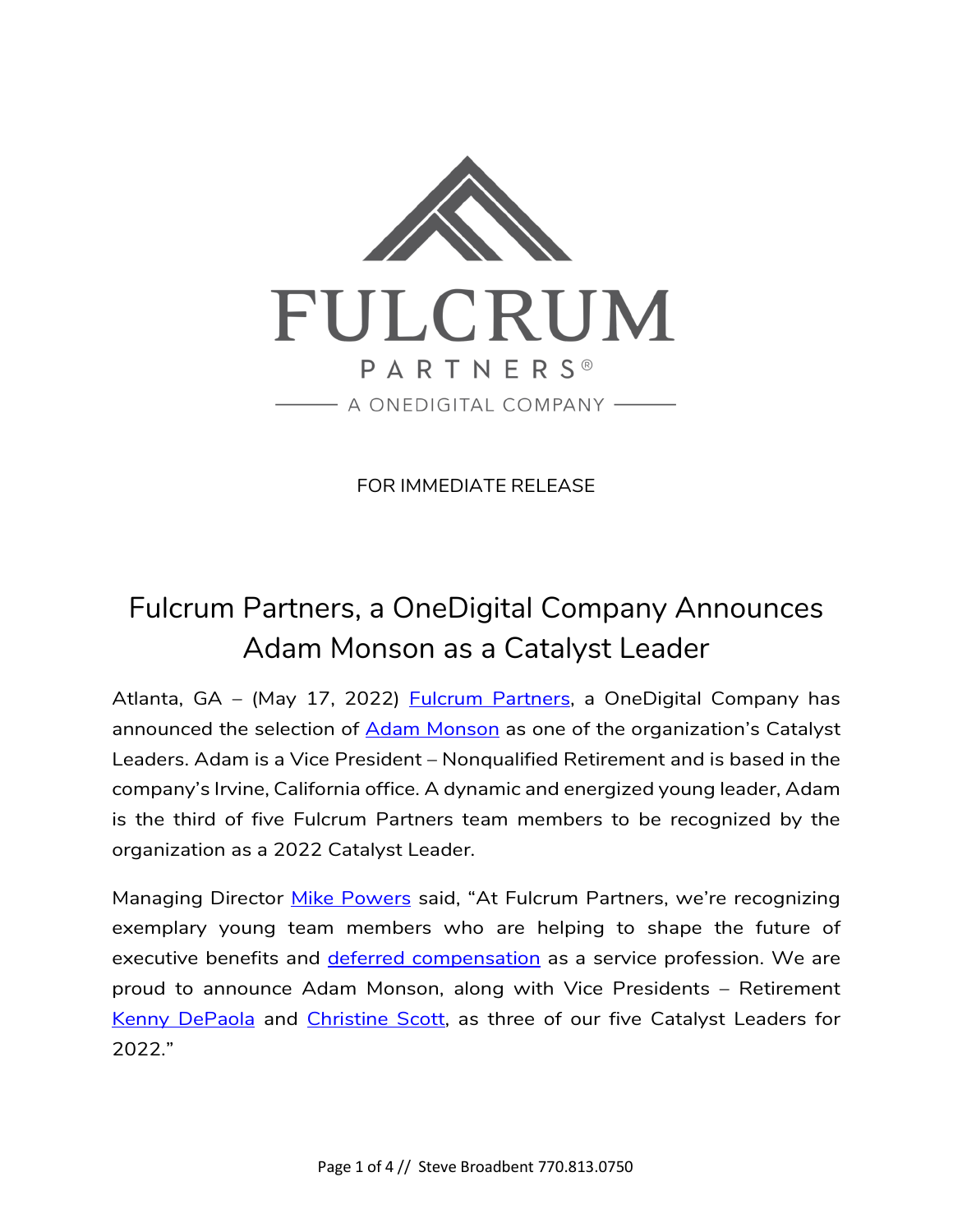"I am passionate about helping working Americans improve their partnership with Uncle Sam as retirement plan participants in deferred compensation plans," said Adam. "Individually and collectively, we are committed to doing well by doing good, and it is rewarding to be part of a team that is obsessed with creating successful outcomes for our clients, their employees and their shareholders,"

Adam joined Fulcrum Partners in 2016. He holds Series 6 and 63 Securities Licenses, a California Department of Insurance Life and Health License and a Bachelor of Science in Business Administration, Finance and Entrepreneurship from The George L. Argyros School of Business and Economics, Chapman University.

Dedicated to leadership through service, Adam has been a volunteer with Big Brother Big Sisters since 2016, was a 2021 Big Bro of the Year Nominee, has been an Orange County Young Professionals Board Member at Junior Achievement since 2019, and has served on the Alumni Board of Directors for his alma mater, Chapman University from 2018 to 2021. He now serves on the Chapman50, a select group of Chapman University alumni dedicated to creating a culture of community, mentorship and support.

Learn more about Adam Monson and other executive benefits specialists at Fulcrum Partners, a OneDigital Company (fulcrumpartnerslic.com/team/). To find out more about how organizations and executives can benefit from the use of [nonqualified deferred compensation](https://fulcrumpartnersllc.com/409a-nonqualified-deferred-compensation/) (NQDC) plans, follow *Deferred* [Compensation News.](https://www.fulcrumpartnersllc.com/news/)

## About Fulcrum Partners, a OneDigital Company

Fulcrum Partners (fulcrumpartnersllc.com). With a team of experienced industry professionals who serve with diverse skillsets, targeted experience and in-depth expertise in executive compensation and benefits consulting, the financial professionals at Fulcrum Partners, a OneDigital Company, focus on an integrated approach to the design, financing and plan administration of executive benefits programs. Originally founded in 2007, today the company is part of the OneDigital advisory firm and has executive benefits advisory offices in Atlanta, Georgia; Chicago, Illinois; Charleston and Bluffton, South Carolina; Cleveland, Ohio; Delray Beach, Orlando and PonteVedra, Florida; Los Angeles and Irvine, California;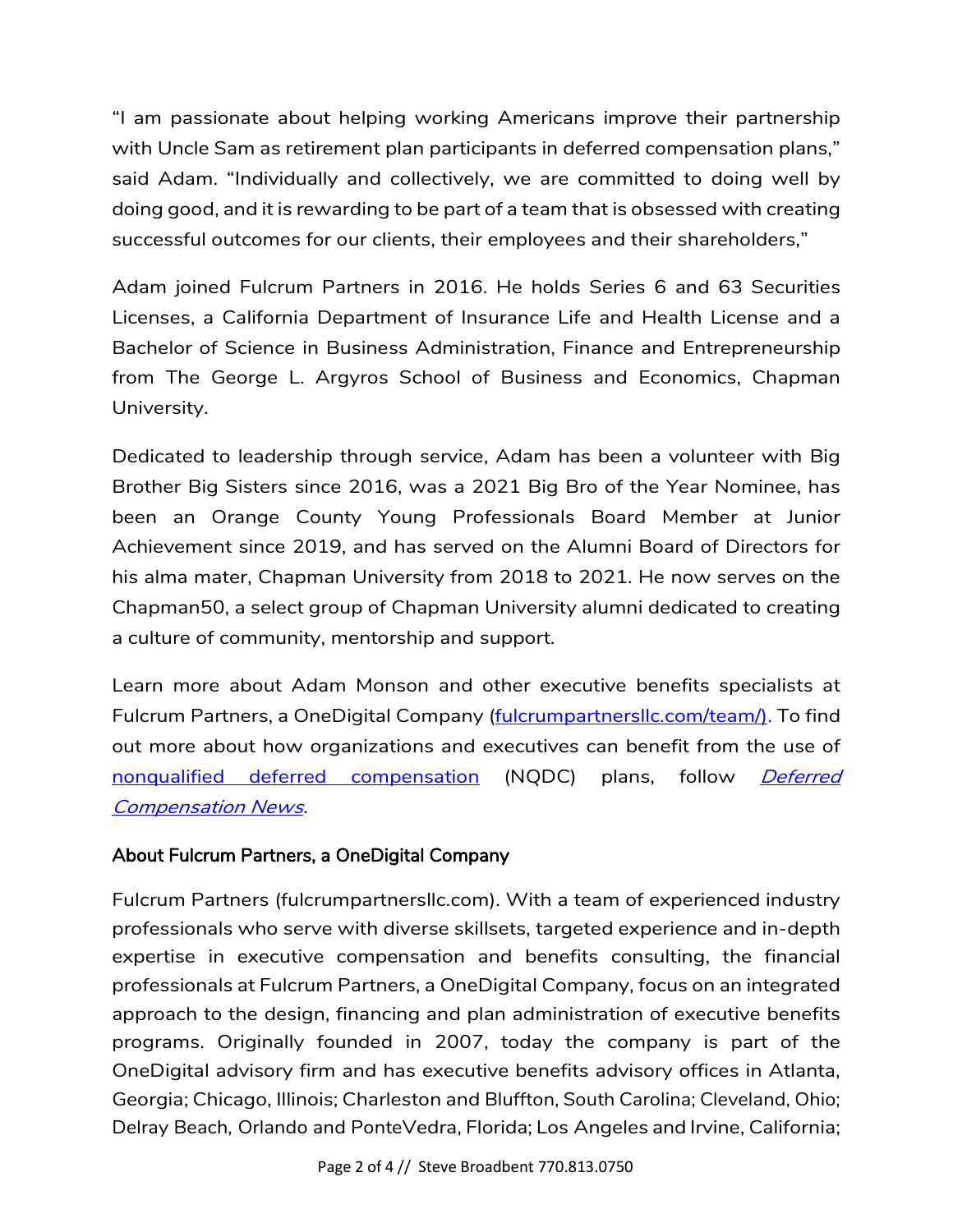Portland, Oregon; Salt Lake City, Utah; Dallas/Fort Worth, Texas and Washington D.C.

## About OneDigital

OneDigital delivers strategic advisory consulting and technology-forward solutions to more than 85,000 employers across the nation. As employee health care, wellness, and workplace benefits continue to converge, businesses of all sizes have relied on OneDigital's exceptional advisory teams for counsel in employee benefits, wellbeing, human resources, pharmacy consulting, property and casualty solutions, as well as the retirement and wealth management services provided through OneDigital Investment Advisors. OneDigital's commitment to technology and innovation enables its 3,000 advisors to deliver the most modern and intuitive customer experience anywhere in the industry.

OneDigital has been named as a Best Place to Work in Insurance by Business Insurance. For more information, visit [OneDigital.com.](https://cts.businesswire.com/ct/CT?id=smartlink&url=http%3A%2F%2Fwww.onedigital.com%2F&esheet=52688955&newsitemid=20220418005360&lan=en-US&anchor=OneDigital.com&index=2&md5=6c1b827ebce78967705a2d49a2f9b569)

This material has been prepared for informational purposes only, and is not intended to provide, and should not be relied on for, accounting, legal or tax advice. Any tax advice contained herein is of a general nature. You should seek specific advice from your tax professional before pursuing any idea contemplated herein.

Securities offered through Lion Street Financial, LLC (LSF) and Valmark Securities, Inc. (VSI), each a member of **[FINRA](http://www.finra.org/)** and **SIPC**. Investment advisory services offered through CapAcuity, LLC; Lion Street Advisors, LLC (LSF) and Valmark Advisers, Inc. (VAI), each an SEC registered investment advisor. Please refer to your investment advisory agreement and the Form ADV disclosures provided to you for more information. VAI/VSI, LSF and CapAcuity, LLC. are nonaffiliated entities and separate entities from OneDigital and Fulcrum Partners.

Unless otherwise noted, VAI/VSI, LSF are not affiliated, associated, authorized, endorsed by, or in any way officially connected with any other company, agency or government agency identified or referenced in this document. Lion Street [Advisors](https://lionstreet.com/wp-content/uploads/2021/05/Lion-Street-Advisors-Form-CRS-2020-10-30.pdf) [Lion Street Financial](https://lionstreet.com/wp-content/uploads/2021/05/Lion-Street-Financial-Form-CRS.pdf)